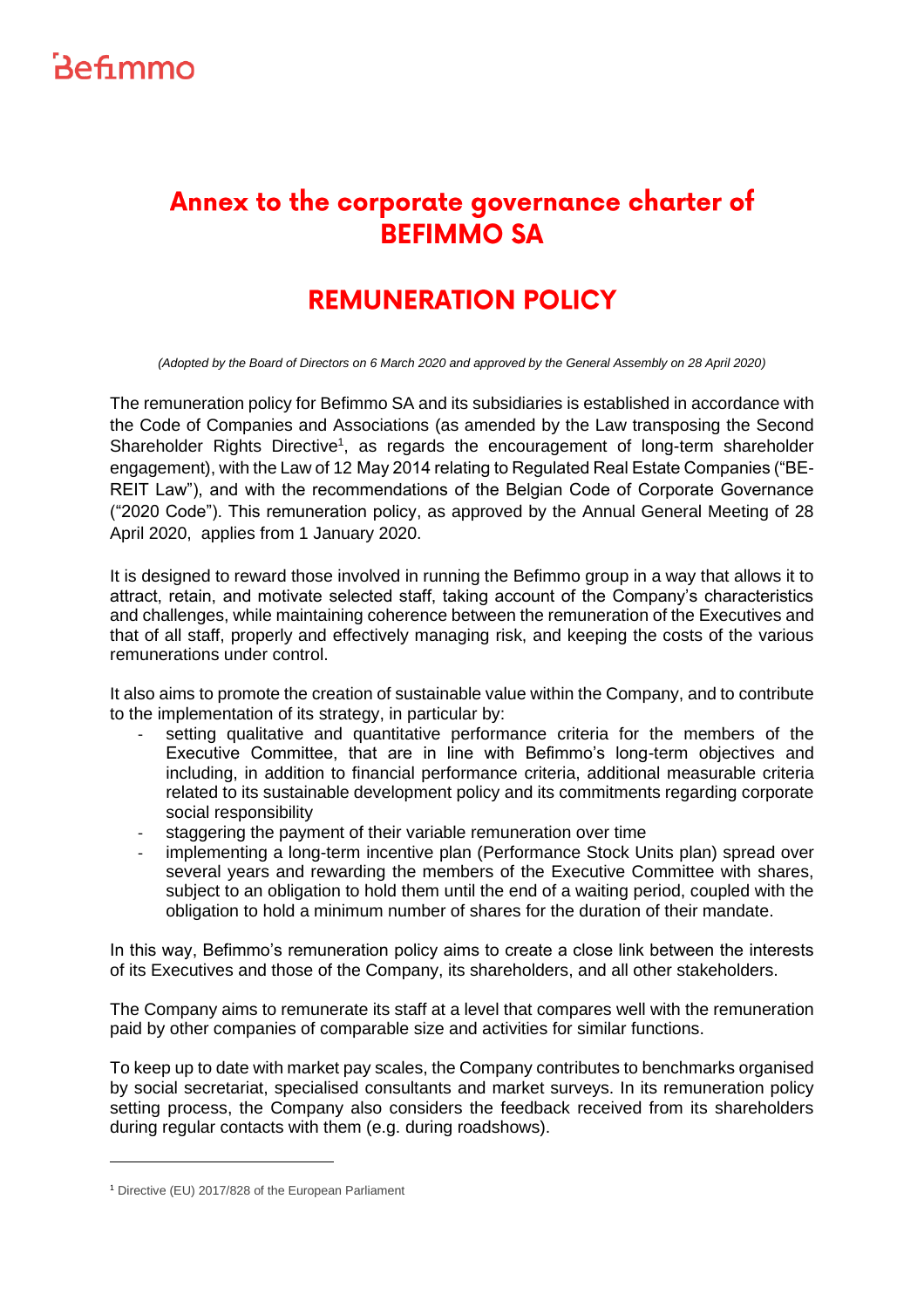The Company also occasionally consults specialists for reasons unconnected with benchmark operations.

This chapter refers to other chapters of the Corporate Governance Charter, which identify the different categories of remuneration recipients.

#### **1. Non-executive Directors of Befimmo SA**

The remuneration of the non-executive Directors of Befimmo SA is set by the General Meeting of Befimmo SA, on a proposal of its Board of Directors, which itself received proposals from the Appointment and Remuneration Committee.

Remuneration is composed of:

- a fixed annual amount;
- attendance tokens; these are awarded to the non-executive directors for attending meetings of the Board of Directors and, if applicable, for attending any meetings of the Committees set up by the Board of Directors

Furthermore, specific remuneration may be awarded by the Board of Directors to Directors to whom it would assign specific tasks.

The non-executive Directors do not receive any performance-related pay, such as bonuses or stock options, nor do they receive any benefits in kind, or benefits associated with pension schemes. The Company does not award shares to non-executive Directors. It considers that its general policy and mode of operation already meet the objective of recommendation 7.6 of the 2020 Code, which aims to promote long-term value creation. Befimmo has effectively integrated the principles of social responsibility into its strategy and day-to-day operations, by anticipating economic, societal and environmental developments, and by supervising the Company's long-term performance. To do so, the Board of Directors develops an inclusive approach that balances the legitimate interests and expectations of the shareholders and all stakeholders. These principles are enshrined in particular in the Corporate Governance Charter and in the Terms of Reference of the Befimmo Board of Directors, to which each Befimmo director has subscribed.

The Directors may hold a directorship in the subsidiaries of Befimmo SA. Any remuneration received for holding such positions is set out in the Befimmo SA remuneration report.

The Directors exercise their functions as self-employed persons and may be revoked, ad nutum, without compensation.

### **2. The Chief Executive Officer of Befimmo SA**

The Managing Director of Befimmo SA – who is the only executive Director of Befimmo SA and is not remunerated as a Director of Befimmo SA – carries the function of Chief Executive Officer (CEO) and is a member of the Executive Committee of Befimmo SA. He is remunerated in that capacity, under a management agreement as a self-employed person. He has the status of executive officer, as per Article 14§3 of the BE-REIT Law.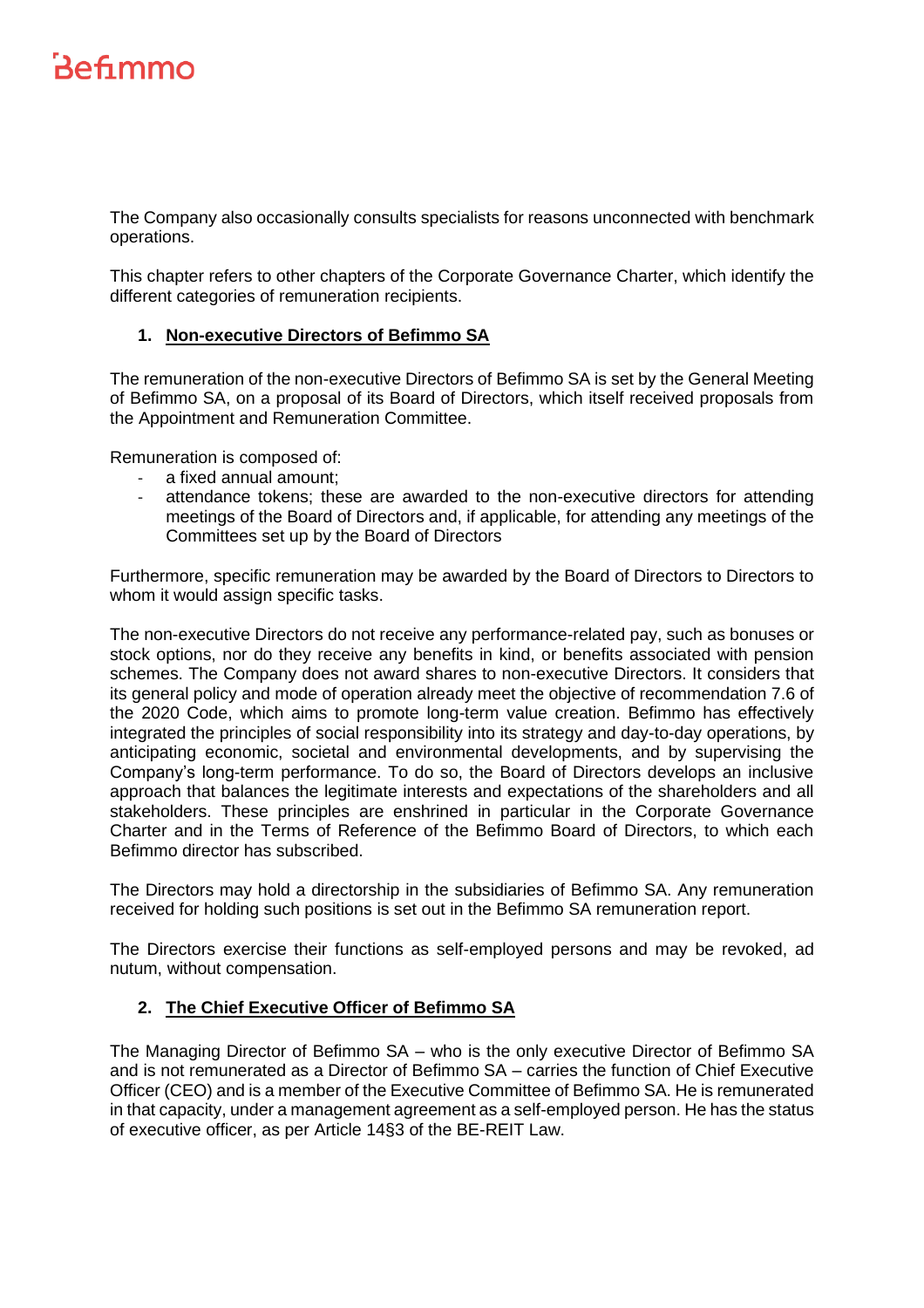### 2.1. Remuneration

The CEO's remuneration is set by the Board of Directors of Befimmo SA, on a proposal of the Appointment and Remuneration Committee.

The Appointment and Remuneration Committee is composed solely of non-executive Directors and the majority of its members are independent Directors. This adequately rules out potential conflicts of interests concerning the determination, review, and implementation of the remuneration policy for the CEO. Moreover, the CEO is not present when the Appointment and Remuneration Committee decides on his remuneration. Furthermore, the legal provisions relating to conflicts of interests also apply.

His remuneration consists of a fixed portion, a variable portion and a long-term incentive plan.

- **Fixed portion:** the amount of the fixed annual remuneration is determined on the basis of comparisons with the fixed remunerations on the market for comparable positions in comparable companies. The fixed remuneration may not be determined on the basis of operations and transactions carried out by the Company. The fixed annual remuneration is paid monthly, in twelfths, at the end of the month.

On a proposal of the Appointment and Remuneration Committee, the Board of Directors reviews the amount of the fixed remuneration at regular intervals, at the end of each calendar year, in order to decide whether this amount should be changed and, if so, to what extent. Any new fixed remuneration is paid from 1 January of the following year.

**Variable portion in cash:** the target amount of the annual variable remuneration, corresponding to a quality service that meets expectations in terms of results, professionalism, and motivation, is predetermined by the Board of Directors when setting the targets. It is a combination of personal qualitative targets and financial and qualitative targets for Befimmo SA, to which a weighting is applied. Variable remuneration may be granted only if (a) the results-dependent portion of variable remuneration relates only to the Company's consolidated net result, excluding any change in the fair value of the assets and hedging instruments and (b) no remuneration is awarded on the basis of a specific operation or transaction by the Company.

The Board avoids setting performance criteria that could encourage the CEO to give preference to short-term goals that influence his variable remuneration and would have an adverse impact on the Company in the medium and long term. The Board also determines the maximum amount of variable remuneration, which may be awarded only if the performance targets are exceeded.

In application of the above principles and on a proposal of the Appointment and Remuneration Committee, the criteria for the appraisal of the CEO's performance and their weighting have been laid down as follows, divided into two components:

- first component, representing 75% of the target variable remuneration: criteria related to the performance of the Company:
	- current net result per share (30%); this criterion, corresponding to EPRA earnings plus gains and losses actually realised, but not any that are as yet unrealised also reflects the ratio of overheads/rental income
	- operating margin (15%)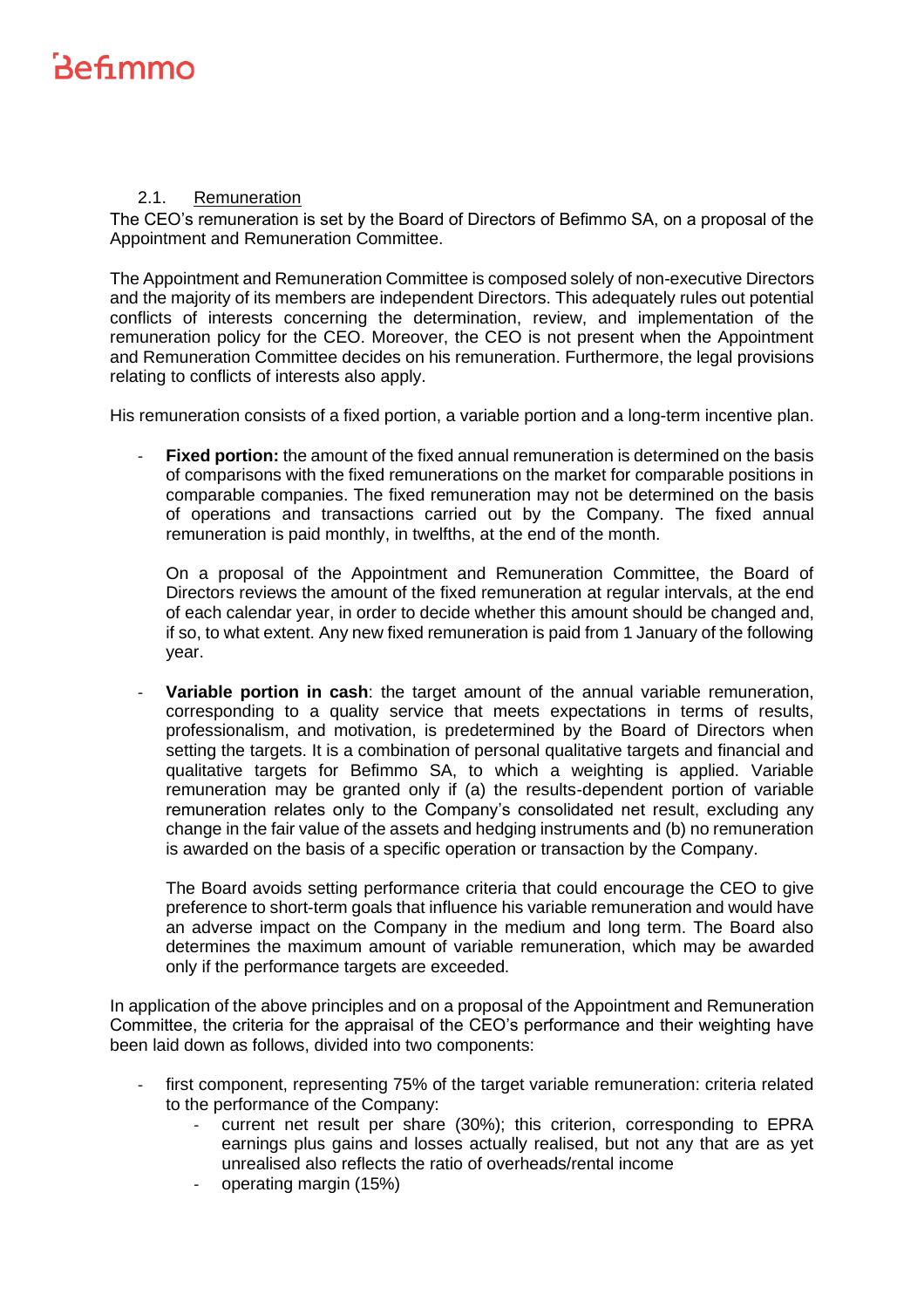- occupancy rate of properties (15%); the goal is a high rate, but it may not be achieved at the expense of unusual rental concessions
- Befimmo's financing cost compared with the market level (20%)
- ESG : well-being of the staff (20%)
- second component, representing 25% of target variable remuneration: additional individual targets have been set in relation to the aforementioned objectives, in line with the specific responsibilities of the CEO

The target amount of his variable annual remuneration (the sum of the first and second components) represents 36% of his fixed annual remuneration.

In determining how much variable remuneration, if any, to award, at the end of each calendar year, the Board of Directors - on a proposal of the Appointment and Remuneration Committee - assesses the CEO's performance during the fiscal year in question against the targets set for him for that year.

The payment of the CEO's variable remuneration is staggered over time, and the final grant of the variable portion of the remuneration, which is a deferred payment, is subject to predetermined and objectively measurable medium- and long-term performance criteria. Payment of the variable remuneration is staggered over three years. The variable portion of the remuneration earned during year "N" (fiscal year of the appraisal) to be paid the first year (N+1) may not exceed 50% of the total amount of variable remuneration awarded. Payment of 25% of the variable remuneration is deferred for one year and will be payable in year  $N+2$ provided that the performance indicators for the Company's results are sustained throughout years N and N+1. The remaining 25% of the variable remuneration will be deferred for two years and will be payable in year N+3, again provided that performance is sustained over years N to N+2 (included).

The principle of staggered variable remuneration creates a close link between the interests of the CEO and those of the Company and its shareholders.

**– Performance Stock Units plan**: As of fiscal year 2020, the CEO may be allocated Performance Stock Units (PSUs). At the end of a vesting period of three years from the award of the PSUs, these entitle the CEO to receive Company stock, as well as an amount in cash corresponding to the dividends paid out during the vesting period. The executive is not required to pay for the issue of the shares following the vesting.

The number of PSUs granted is decided by the Board of Directors on a recommendation of the Appointment and Remuneration Committee.

By way of illustration, the maximum number of PSUs awarded to the CEO in 2022 and which may therefore give rise to the issue of shares in 2025 has been set at 3,500.

The shares underlying the PSUs will be issued only after an assessment of the achievement of the following criteria (Performance Test) at the end of the three-year vesting period:

- Evolution of the Total Shareholder Return (TSR) in relation to Befimmo's "peers" (50%); the peer group consists of Alstria Office REIT-AG, Colonial, Covivio, Entra, Gecina, Icade, Kungsleden, NSI, Prime Swiss Property et Société Foncière Lyonnaise;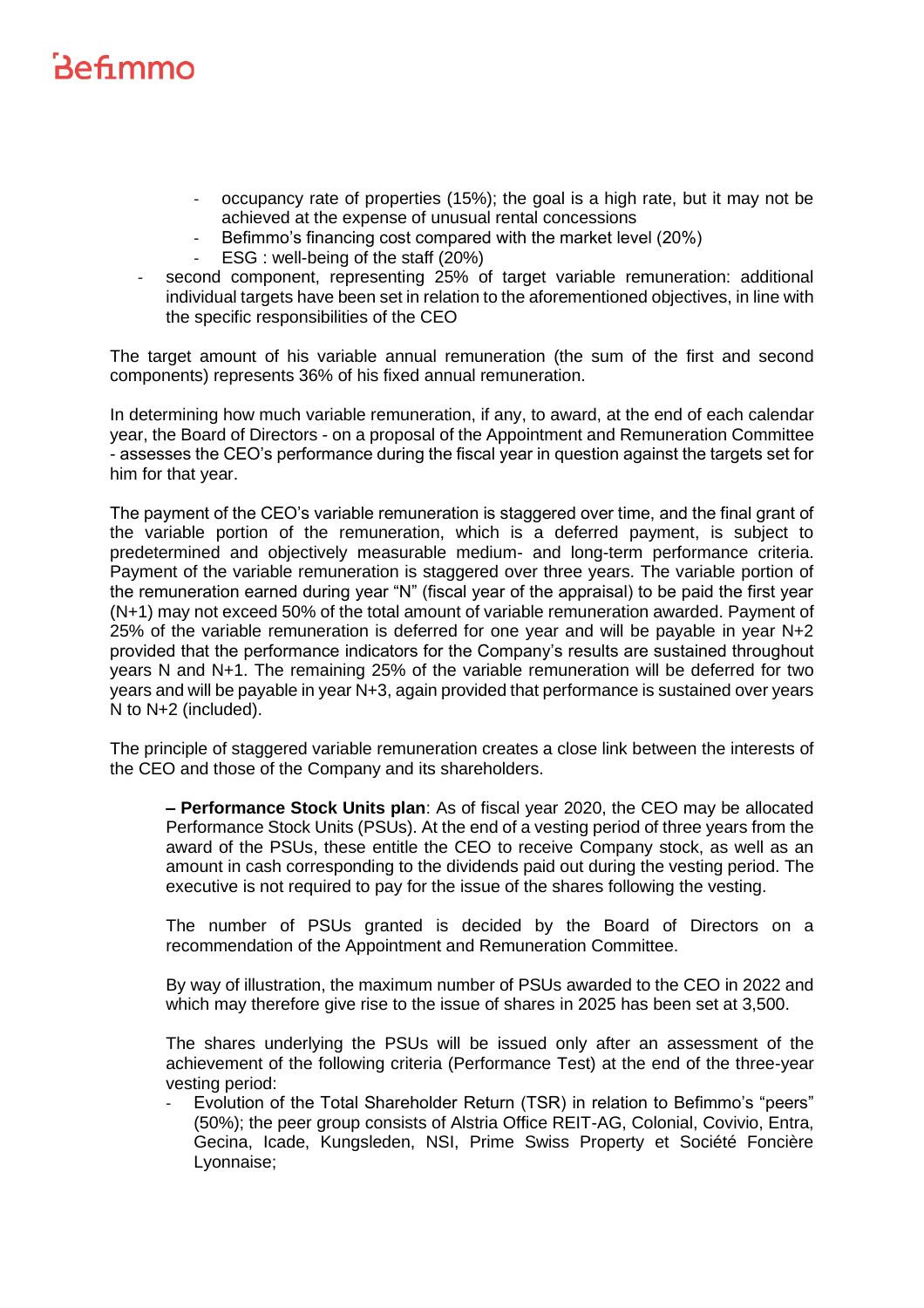- Consolidated EPRA earnings ( $\epsilon$ m) in line with the budget for the period 2022-2024 (25%);
- Coworking: turnover/m² of coworking space in line with the budget for the period 2022-2024 (15%);
- CO2e emissions linked to the energy consumption of the portfolio for the common and private installations: 27.38 kg CO2 e/m² at the end of 2024 (10%).

One PSU entitles the CEO to no more than one share at the issue date, and the Performance Test determines the number of Befimmo shares to be awarded to the CEO. If the Performance Test is only partially met, only part of the corresponding shares will be issued, as follows:

- if ≥ 90% of targets are achieved, 80% of the PSUs will be awarded
- if ≥ 70% of targets are achieved, 50% of the PSUs will be awarded<br>- if ≥ 50% of targets are achieved, 25% of the PSUs will be awarded
- if ≥ 50% of targets are achieved, 25% of the PSUs will be awarded

Rules relating to the expiry of all or part of the PSUs apply if the CEO's mandate ends before the vesting date. In a limited number of cases, such as retirement, all PSUs already awarded are retained in full. PSUs are non-transferable, except by inheritance. As with the other components of variable remuneration, PSUs are subject to the adjustment policy described below (see point 5 - right of recovery).

Shares issued following vesting must be kept for at least two years by the CEO, without prejudice to compliance with the minimum share threshold applicable to executives (see point 4 - minimum shareholding threshold). This two-year lock-in period, which follows the threeyear vesting period, as well as the criteria of the Performance Test on which vesting is conditional, help align over the long term the interests of the CEO with those of the Company, shareholders, and other stakeholders.

**– Miscellaneous expenses**: Befimmo reimburses expenses incurred by the CEO in the course of his routine management, on presentation of supporting documents to the Chairman of the Board of Directors or any other person he designates for that purpose.

Apart from the provision of a laptop and mobile telephone that meet the standards of Befimmo SA (notably in terms of security), and of which he supports the telephone use, the CEO does not receive any benefits in kind.

### 2.2. Positions held in subsidiaries

The CEO may exercise an executive or non-executive directorship in the subsidiaries of Befimmo SA. Any remuneration received for holding such positions is set out in the Befimmo SA Remuneration Report. Unless otherwise agreed by the parties, the termination of the agreement between Befimmo SA and the  $CEO<sup>2</sup>$  will lead to the termination of any positions he holds in subsidiaries of Befimmo SA.

### 2.3. Main provisions of the contract and severance pay

The rights and obligations related to the function of CEO are formalised in a management agreement which contains the main provisions relating to the exercise of his mandate, the

<sup>2</sup> Whether as a natural person or as permanent representative of a corporate director.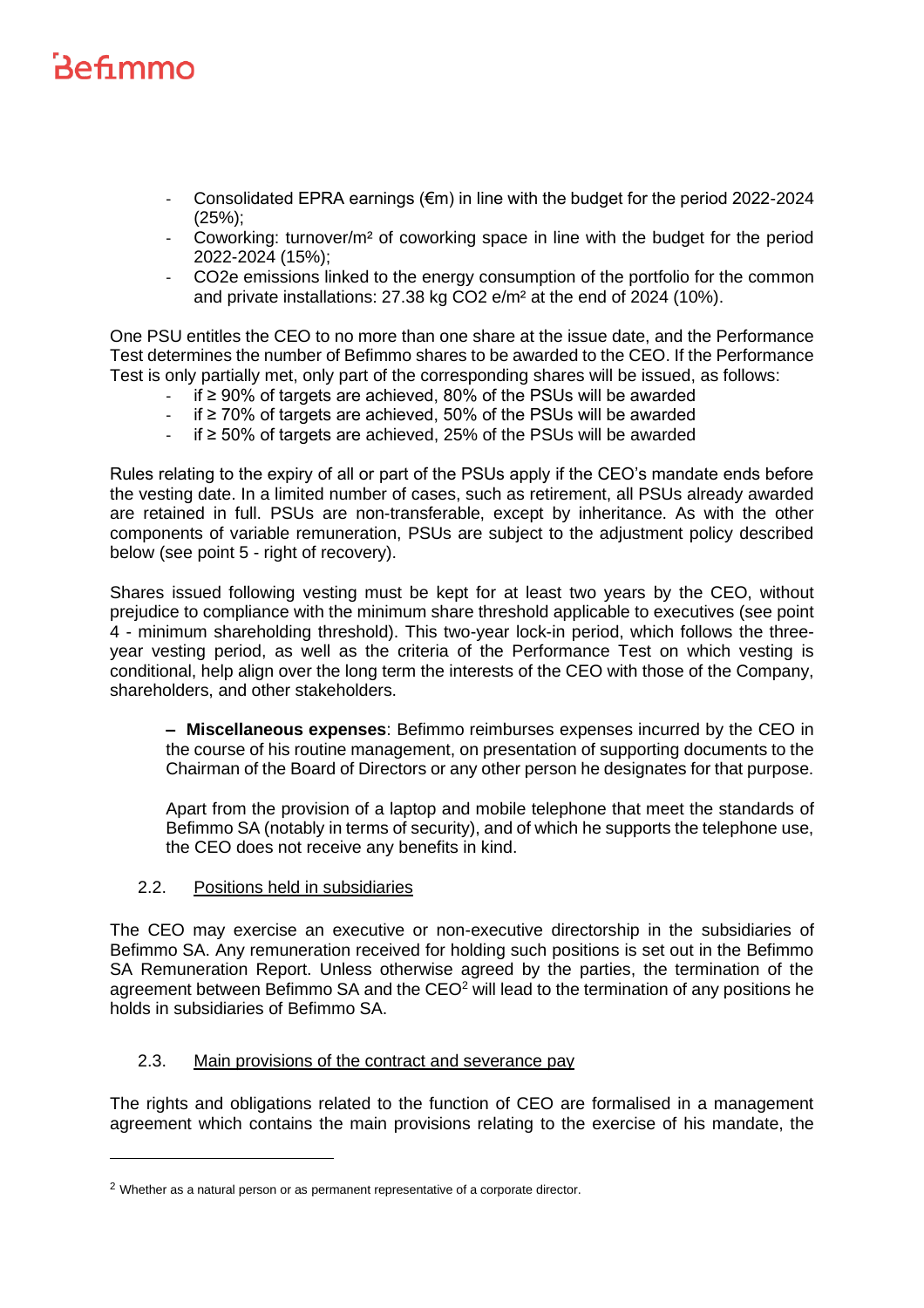confidentiality of the information to which he has access, the conditions for the termination of the agreement, etc.

Should Befimmo SA terminate the management agreement between the Mr Vroninks, CEO, and Befimmo SA before it expires, but not in any of the cases provided for in the agreement where no compensation is due, Mr Vroninks is entitled to a severance grant under that agreement.

The management agreements between Befimmo SA and Mr Vroninks and between Befimmo Property Services and Revron GCV set a consolidated contractual severance grant of €500,000 (consolidated total), broken down as follows: €300,000 in the agreement between Mr Vroninks and Befimmo SA, and €200,000 in the agreement between Revron GCV and Befimmo Property Services SA. In the event of termination of these agreements following an acquisition or a change of control of the Company, the consolidated severance grant will amount to €750,000 (consolidated total), broken down as follows : €450,000 in the agreement between Mr Vroninks and Befimmo SA and €300,000 in the agreement between Revron GCV and Befimmo Property Services SA.

The grant may not exceed 12 months' total target remuneration (fixed and variable).

### **3. The other members of the Executive Committee of Befimmo SA**

The members of the Befimmo SA Executive Committee other than the CEO are remunerated as self-employed persons under a management agreement with Befimmo SA. They also have the status of executive officer, as per Article 14 §3 of the BE-REIT Law.

#### 3.1. Remuneration

The Board of Directors of Befimmo SA decides on the recruitment, promotion, and fixed and variable remuneration of each of the other members of the Executive Committee of Befimmo SA, on a proposal of the Appointment and Remuneration Committee, after it has first consulted the CEO. As stated above, the Appointment and Remuneration Committee is composed solely of non-executive Directors and the majority of its members are independent Directors. This adequately prevents potential conflicts of interests. Their remuneration consists of a fixed portion, a variable portion and a long-term incentive plan.

**– Fixed portion**: the amount of the fixed remuneration is determined on the basis of information on levels of remuneration offered for comparable positions in comparable companies. This information is gathered by the Appointment and Remuneration Committee. The fixed remuneration may not be determined on the basis of operations and transactions carried out by the Company.

The fixed remuneration is paid monthly, in twelfths, at the end of the month. Any change in the fixed remuneration of the other members of the Executive Committee must be decided by the Board of Directors on a reasoned recommendation of the CEO and the Appointment and Remuneration Committee.

**– Variable portion in cash:** the target amount of the annual variable remuneration, corresponding to a quality service that meets expectations in terms of results, professionalism, and motivation, is predetermined by the Board of Directors when setting the targets. It is a combination of personal and collective targets relating to the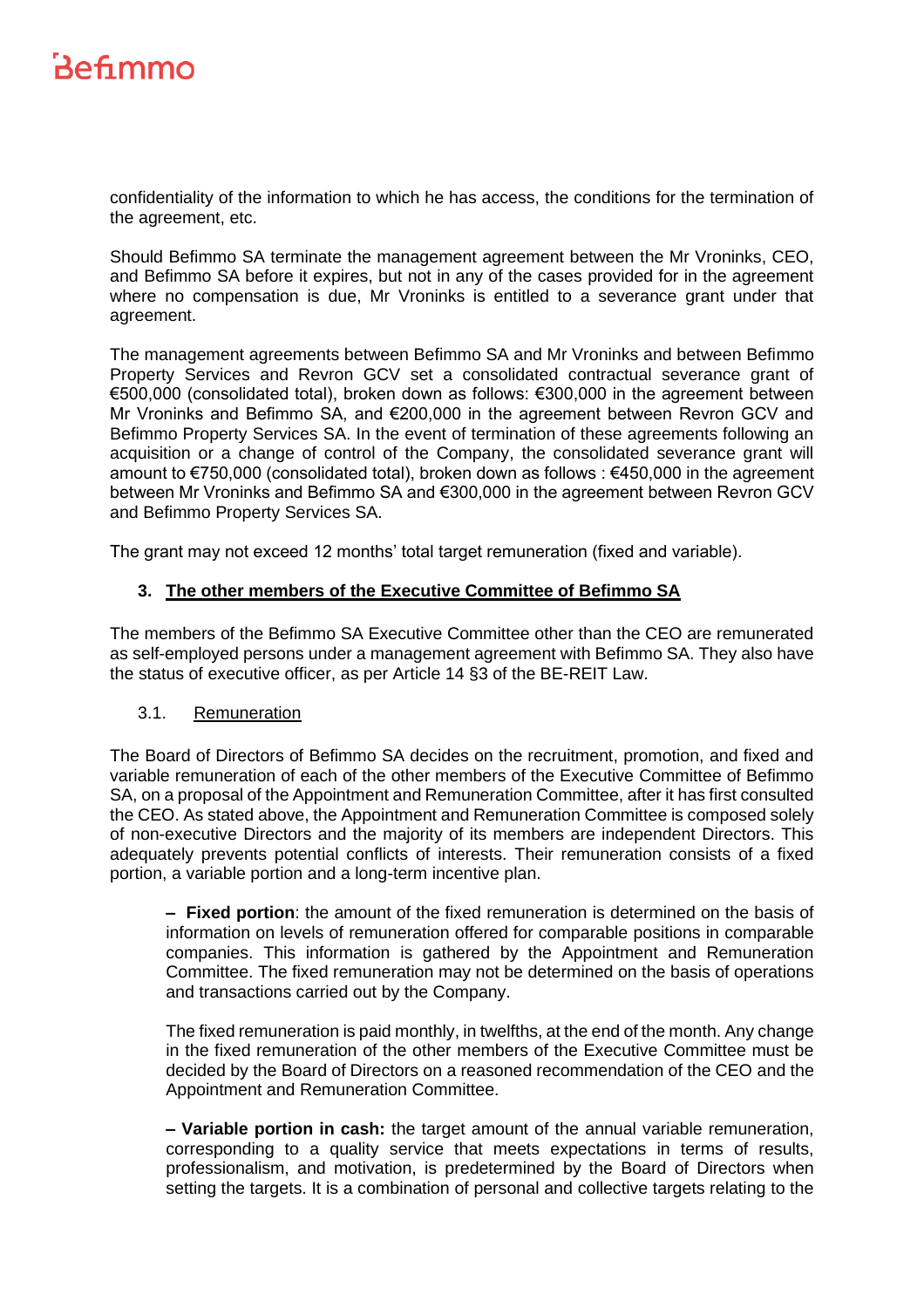operational responsibilities specific to each member of the Executive Committee (performance of special duties, performance of their team or department) and financial and qualitative targets for Befimmo SA, to which a weighting is applied. Variable remuneration may be granted only if (a) the results-dependent portion of variable remuneration relates only to the Company's consolidated net result, excluding any change in the fair value of the assets and hedging instruments and (b) no remuneration is awarded on the basis of a specific operation or transaction by the Company.

The Board avoids setting criteria that could encourage the members of the Executive Committee to give preference to short-term goals that influence their variable remuneration and would have an adverse impact on the Company in the medium and long term. The Board also determines the maximum amount of variable remuneration, which may be awarded only if the performance targets are exceeded.

In application of the above principles, and on a proposal of the Appointment and Remuneration Committee, the following appraisal criteria, divided into two components, have been laid down by the Board of Directors:

- first component, corresponding to 60% of the target variable remuneration criteria related to the performance of the Company:
	- o current net result per share (30%); this criterion, corresponding to EPRA earnings plus gains and losses actually realised, but not any that are as yet unrealised, also reflects the ratio of overheads/rental income
	- $\circ$  operating margin (15%)
	- $\circ$  occupancy rate of properties (15%); the goal is a high rate, but may not be achieved at the expense of unusual rental concessions
	- o Befimmo's financing cost compared with the market level (20%)
	- o ESG : well-being of the staff (20%)
- 2nd component representing 40% of target variable remuneration: additional individual objectives, in line with their operational responsibilities, have been set for the members of the Executive Committee

The overall target amount of the variable annual remuneration of the three other members of the Executive Committee (sum of 1st and 2nd components) represents 30.9% of the total fixed annual remuneration (total amount for the three members).

In determining how much variable remuneration, if any, to award, at the end of each calendar year the Board of Directors – on a proposal of the Appointment and Remuneration Committee, after first consulting the CEO – assesses the performance of the other members of the Executive Committee during the fiscal year in question against the targets set for them for that year.

The payment of the variable remuneration of the other members of the Executive Committee is staggered over time, and the final grant of the variable portion of the remuneration, which is a deferred payment, is subject to predetermined and objectively measurable medium- and long-term performance criteria. Payment of variable remuneration is staggered over three years. The variable portion of the remuneration earned during year "N" (fiscal year of the appraisal) to be paid the first year (N+1) may not exceed 50% of the total amount of variable remuneration awarded. Payment of 25% of the variable remuneration is deferred for one year and will be payable in year N+2 provided that the performance indicators for the Company's results are sustained throughout years N and N+1. The remaining 25% of the variable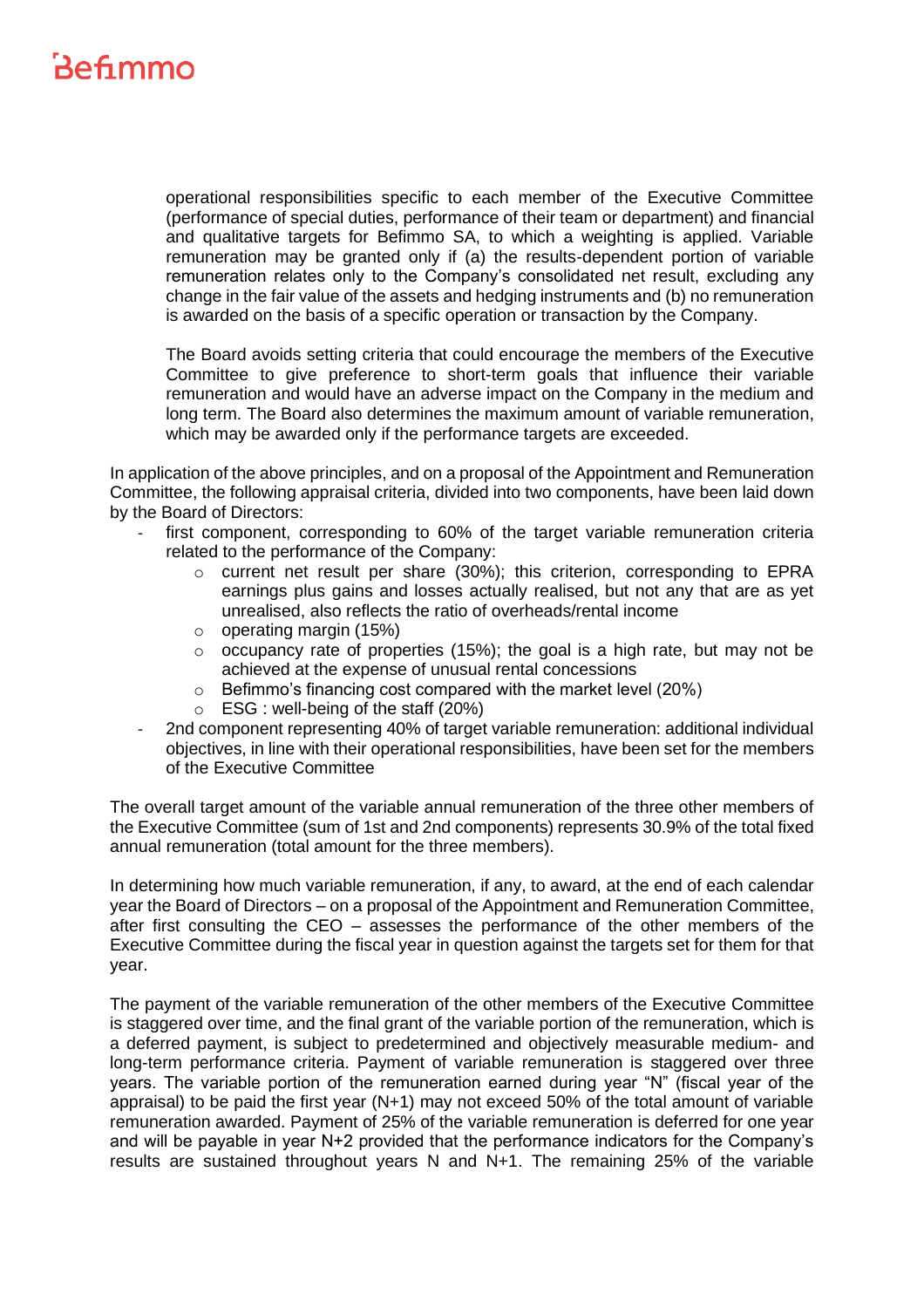remuneration will be deferred for two years and will be payable in year N+3, again provided that performance is sustained over years N to N+2 (included).

The principle of staggered variable remuneration creates a close link between the interests of the other members of the Executive Committee and those of the Company and its shareholders.

**– Performance Stock Units (PSUs**): As of fiscal year 2020, the other members of the Befimmo Executive Committee may also be allocated Performance Stock Units (PSUs). At the end of a vesting period of three years from the award of the PSUs, these entitle the executives to receive Company stock, as well as an amount in cash corresponding to the dividends paid out during the vesting period. Members of the Executive Committee are not required to pay for the issue of the shares following the vesting.

The number of PSUs granted to each member of the Executive Committee is decided by the Board of Directors on a recommendation of the Appointment and Remuneration Committee.

By way of illustration, the maximum number of PSUs awarded to the other members of the Executive Committee in 2022 and which may therefore give rise to the issue of shares in 2025 has been set at 4,500 (which amounts to 1,500 per member of the Executive Committee).

The shares underlying the PSUs will be issued only after an assessment of the achievement of the following criteria (Performance Test) at the end of the three-year vesting period:

- Evolution of the Total Shareholder Return (TSR) in relation to Befimmo's "peers" (50%) ; the peer group consists of Alstria Office REIT-AG, Colonial, Covivio, Entra, Gecina, Icade, Kungsleden, NSI, Prime Swiss Property et Société Foncière Lyonnaise;
- Consolidated EPRA earnings (€m) in line with the budget for the period 2022-2024  $(25%)$ :
- Coworking: turnover/m<sup>2</sup> of coworking space in line with the budget for the period 2022-2024 (15%);
- CO2e emissions linked to the energy consumption of the portfolio for the common and private installations: 27.38 kg CO2 e/m² at the end of 2024 (10%).

One PSU entitles the executives to one share at the issue date, and the Performance Test determines the number of Befimmo shares to be allocated to the members of the Executive Committee. If the Performance-Test is only partially passed, only part of the corresponding shares will be issued, as follows:

- $if$  ≥ 90% of targets are achieved, 80% of the PSUs will be awarded -
- if ≥ 70% of targets are achieved, 50% of the PSUs will be awarded
- if ≥ 50% of targets are achieved, 25% of the PSUs will be awarded.

Rules relating to the expiry of all or part of the PSUs apply if the mandate of a member of the Executive Committee ends before the vesting date. In a limited number of cases, such as retirement, all PSUs already awarded are retained in full. PSUs are non-transferable, except by inheritance. As with the other components of variable remuneration, PSUs are subject to the adjustment policy described below (see point 5 - right of recovery).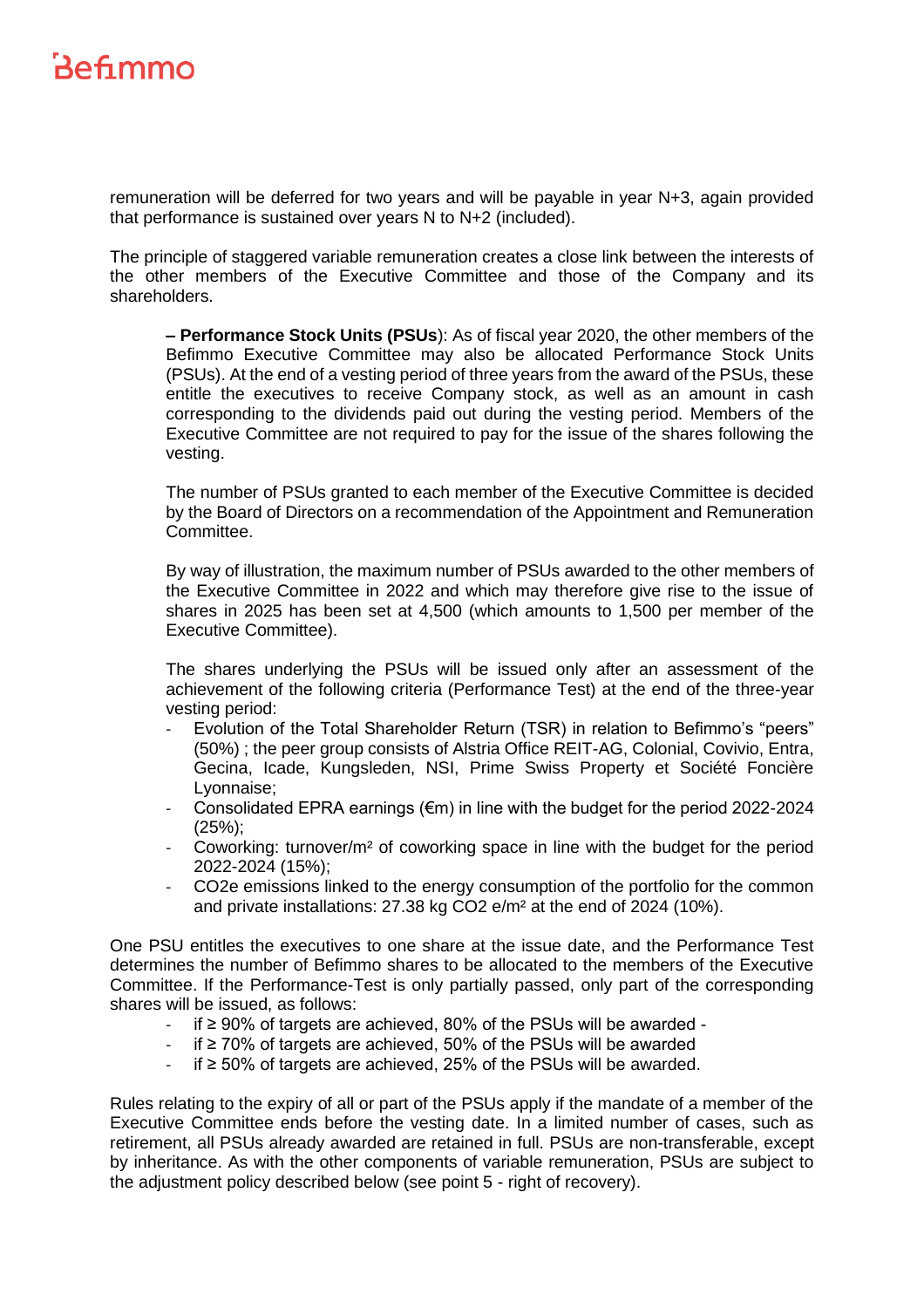Shares issued following vesting must be kept for at least two years by the member of the Executive Committee, without prejudice to compliance with the minimum share threshold applicable to the executives (see point 4 - minimum shareholding threshold). This two-year lock-in period, which follows the three-year vesting period, as well as the criteria of the Performance Test on which vesting is conditional, help align over the long term the interests of the members of the Executive Committee with those of the Company, shareholders, and other stakeholders.

- **Miscellaneous expenses:** Befimmo reimburses the expenses incurred by the other members of the Executive Committee as part of their duties, upon presentation of supporting documents sent to the CEO or any other person that he may designate for that purpose.

Apart from the provision of a laptop and mobile telephone that meet the standards of Befimmo SA (notably in terms of security), and of which they support the telephone use, the other members of the Executive Committee do not receive any benefits in kind.

3.2. Positions held in subsidiaries

The other members of the Executive Committee may exercise an executive or non-executive directorship in subsidiaries of Befimmo SA. Any remuneration received for holding such positions is set out in the Befimmo SA Remuneration Report. Unless otherwise agreed between the parties, the termination of the agreement between Befimmo SA and another member of the Executive Committee will lead to the termination of any positions held by that member<sup>3</sup> in the subsidiaries of Befimmo SA.

3.3. Main provisions of the contracts and severance pay

The rights and obligations related to the function of a member of the Executive Committee are formalised in individual management agreements which contain the main provisions relating to the exercise of his or her mandate, the confidentiality of the information to which he or she has access, the conditions for the termination of the agreement, etc.

Should Befimmo SA terminate the management agreement between a member of the Executive Committee and Befimmo SA before expiry - but not in any of the cases provided for in the agreement where no compensation is due - the member concerned is entitled to a severance grant under that agreement.

Under the management agreements concluded between Befimmo SA and the other members of the Executive Committee, and on a reasoned opinion of the Appointment and Remuneration Committee, severance pay was set by contract, namely at €285,000 for Mrs Aminata Kaké, General Counsel & Secretary General, €420,000 for Mr Laurent Carlier, Chief Financial Officer and €600,000 for Mrs Martine Rorif, Chief Operating Officer. For the first two members named above, the severance grant does not exceed 12 months' remuneration. The grant for the Chief Operating Officer exceeds the amount of 12 months' pay (but is less than 18 months' pay). This is explained by her pre-existing agreement and her seniority, as Mrs Martine Rorif began

<sup>&</sup>lt;sup>3</sup> Whether as a natural person or as permanent representative of a corporate director.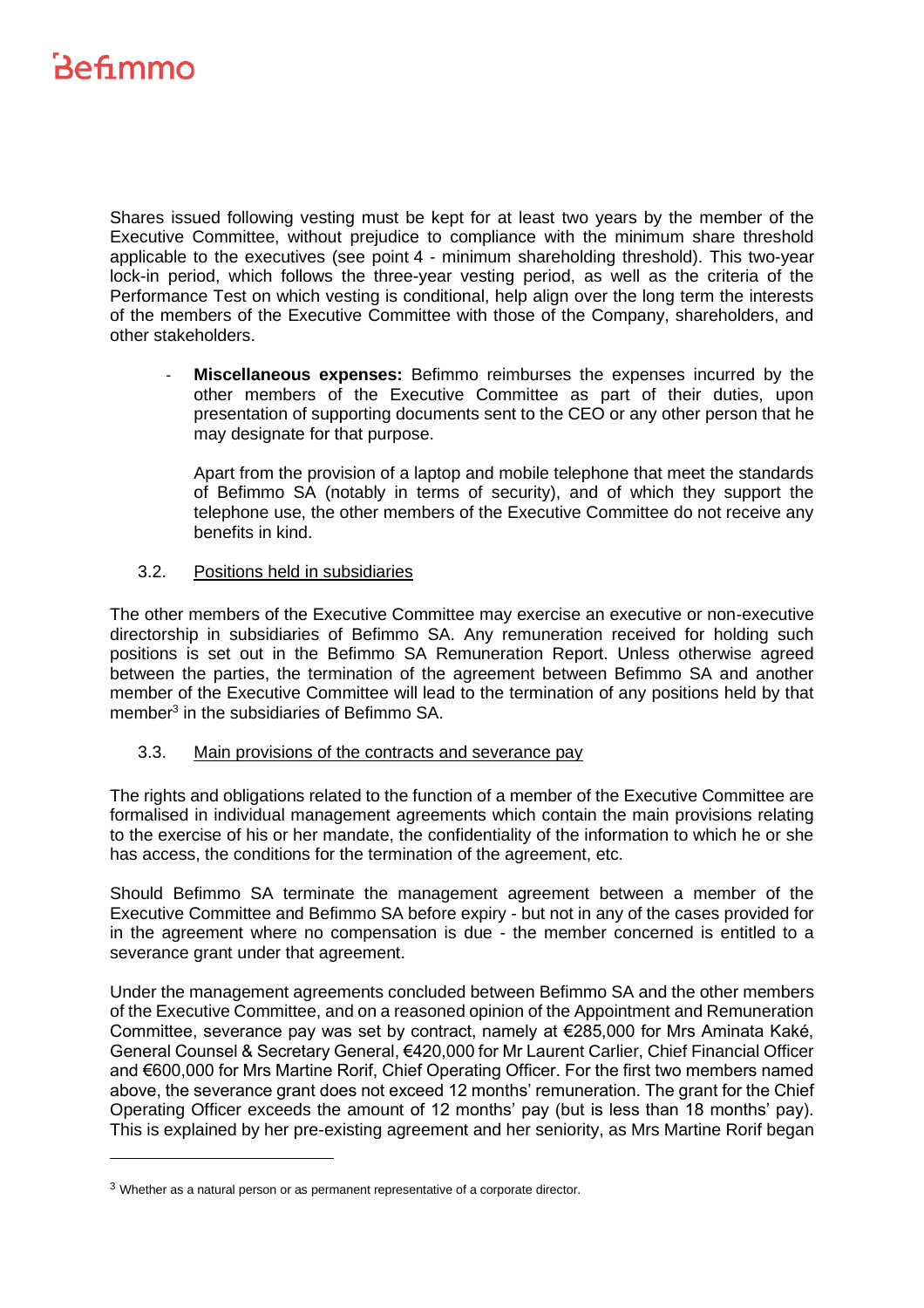her career with Befimmo in 1997. In accordance with former Article 554 of the Belgian Code of Company Law (now replaced by article 7:92 of the Code of Companies and Associations (CSA)), this clause was approved by the Ordinary General Meeting of 25 April 2017.

### **4. Minimum shareholding threshold**

The Board of Directors has set a minimum threshold for Company shares that each member of the Executive Committee must hold at all times at:

- 6,000 shares for the CEO
- 3,000 shares for each of the other members of the Executive Committee (on an individual basis).

The current members of the Executive Committee have 6 years to reach this threshold as from the date of entry into force of this remuneration policy. A same period of time would apply to any member subsequently appointed, from the date of his or her appointment.

### **5. Right of recovery**

The Company has provided for a right to suspend payment of all or part of any variable remuneration awarded to the CEO or other members of the Executive Committee on the basis of incorrect information.

### **6. Pension**

The members of the Executive Committee may choose to allocate part of their fixed remuneration to a supplementary pension plan through 'personal pension scheme' insurance policy taken out with an approved insurer via a pension agreement. This agreement offers benefits in the event of retirement or of death before retirement. The pension plan consists of a defined-contribution scheme.

The life insurance provides for a life benefit to be created in the form of capital, payable to the beneficiary on the scheduled retirement date or, where applicable, on the deferred retirement date. The life benefit is equal to the result of the investment, in the fund provided, on the basis of the apportionment chosen by the beneficiary, of the life premiums and any profit sharing granted by the insurer. The amount of the life premiums is based on the calculation of the 80% rule which determines the maximum pension capital that can be accumulated within the framework of a personal pension scheme.

The death benefit provides for the payment of the reserve constituted to the beneficiary in the event of the death of the member before the scheduled retirement date. Where the reserve constituted is less than the minimum death benefit, the minimum benefit is guaranteed.

### **7. All staff**

For all Befimmo staff, the Board of Directors of Befimmo SA has tasked the Appointment and Remuneration Committee with considering the annual proposals by the Executive Committee regarding the overall budget for increasing (over and above the index) the fixed remuneration of Befimmo staff (excluding the members of the Executive Committee), and the overall budget for the variable remuneration of these employees. The Committee liaises with the CEO on the